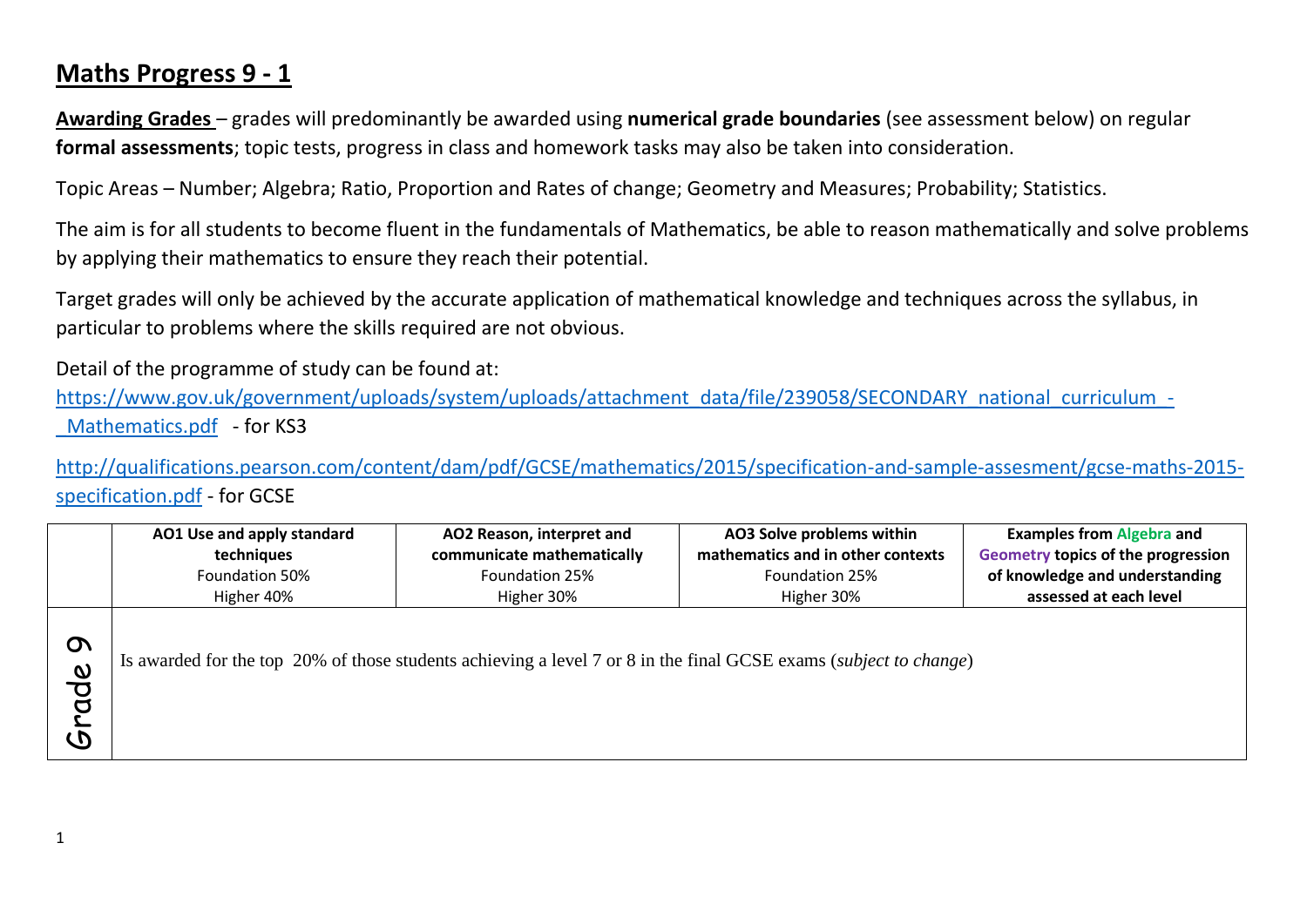|                   | AO1 Use and apply standard                    | AO2 Reason, interpret and                                                                                                                                                                                                                                                                                                                                                            | AO3 Solve problems within                                                                                                                                                                                                                                                                                                                                                                            | <b>Examples from Algebra and</b>          |
|-------------------|-----------------------------------------------|--------------------------------------------------------------------------------------------------------------------------------------------------------------------------------------------------------------------------------------------------------------------------------------------------------------------------------------------------------------------------------------|------------------------------------------------------------------------------------------------------------------------------------------------------------------------------------------------------------------------------------------------------------------------------------------------------------------------------------------------------------------------------------------------------|-------------------------------------------|
|                   | techniques                                    | communicate mathematically                                                                                                                                                                                                                                                                                                                                                           | mathematics and in other contexts                                                                                                                                                                                                                                                                                                                                                                    | <b>Geometry topics of the progression</b> |
|                   | Foundation 50%                                | Foundation 25%                                                                                                                                                                                                                                                                                                                                                                       | Foundation 25%                                                                                                                                                                                                                                                                                                                                                                                       | of knowledge and understanding            |
|                   | Higher 40%                                    | Higher 30%                                                                                                                                                                                                                                                                                                                                                                           | Higher 30%                                                                                                                                                                                                                                                                                                                                                                                           | assessed at each level                    |
| $\infty$<br>Grade | perform procedures<br>$\bullet$<br>accurately | interpret and communicate<br>complex information<br>accurately<br>make deductions and<br>inferences and draw<br>conclusions<br>construct substantial chains<br>of reasoning, including<br>convincing arguments and<br>formal proofs<br>interpret results in the<br>context of the given<br>problem<br>critically evaluate methods,<br>arguments, results and the<br>assumptions made | generate efficient strategies<br>$\bullet$<br>to solve complex<br>mathematical and non-<br>mathematical problems by<br>translating them into a<br>series of mathematical<br>processes<br>make and use connections,<br>$\bullet$<br>which may not be<br>immediately obvious,<br>between different parts of<br>mathematics<br>interpret results in the<br>$\bullet$<br>context of the given<br>problem |                                           |

2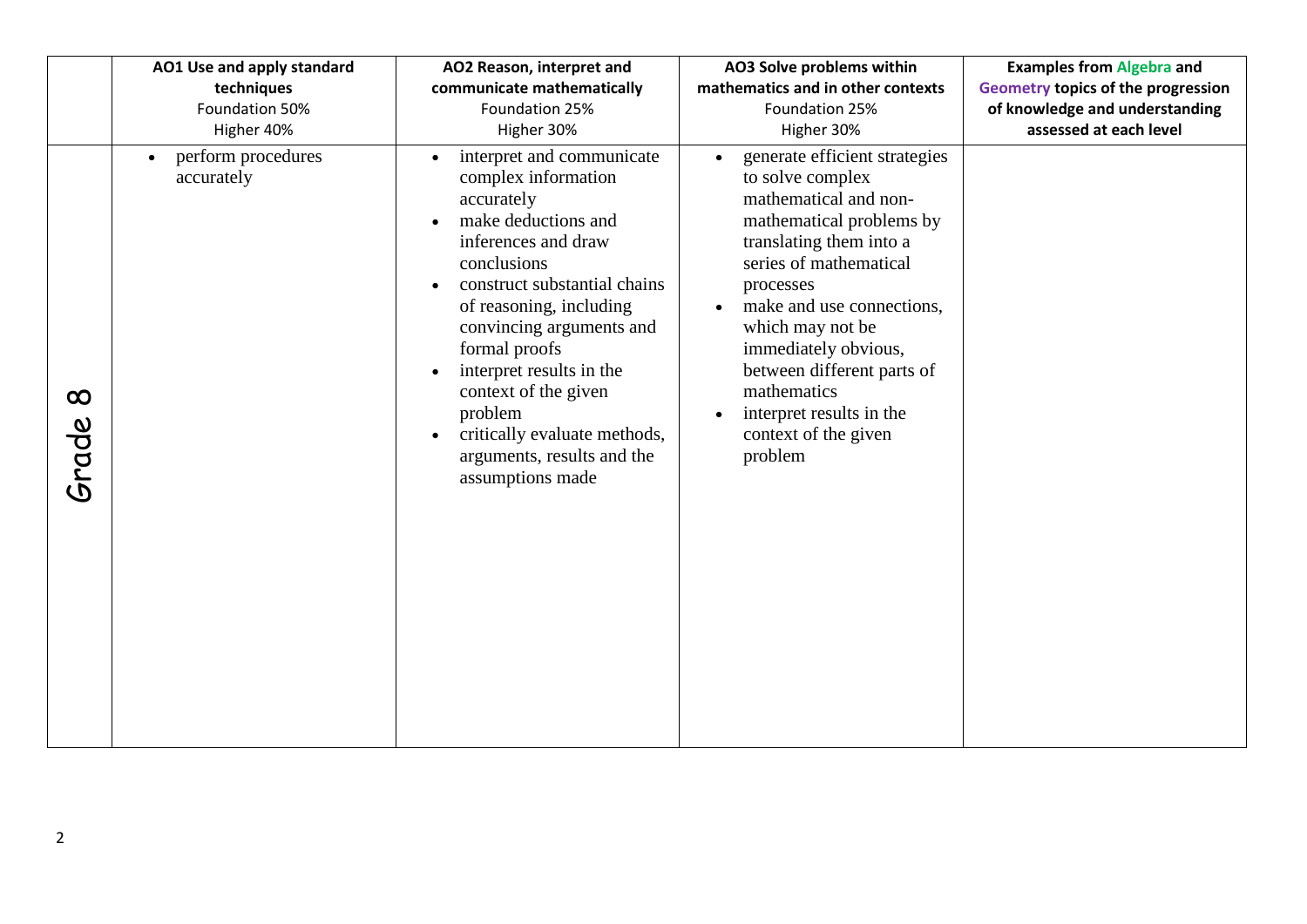|                   | AO1 Use and apply standard                                                                          | AO2 Reason, interpret and                                                                                                                                                                                                                                                                                                                                                                                                                                                                                                                                                                                                                                                                                                                                                                                                                                                        | AO3 Solve problems within                                                                                                                                                                                                                                                                                                                                                  | <b>Examples from Algebra and</b>                                                                                                                                                                                                                                                                                                            |
|-------------------|-----------------------------------------------------------------------------------------------------|----------------------------------------------------------------------------------------------------------------------------------------------------------------------------------------------------------------------------------------------------------------------------------------------------------------------------------------------------------------------------------------------------------------------------------------------------------------------------------------------------------------------------------------------------------------------------------------------------------------------------------------------------------------------------------------------------------------------------------------------------------------------------------------------------------------------------------------------------------------------------------|----------------------------------------------------------------------------------------------------------------------------------------------------------------------------------------------------------------------------------------------------------------------------------------------------------------------------------------------------------------------------|---------------------------------------------------------------------------------------------------------------------------------------------------------------------------------------------------------------------------------------------------------------------------------------------------------------------------------------------|
|                   | techniques                                                                                          | communicate mathematically                                                                                                                                                                                                                                                                                                                                                                                                                                                                                                                                                                                                                                                                                                                                                                                                                                                       | mathematics and in other contexts                                                                                                                                                                                                                                                                                                                                          | <b>Geometry topics of the progression</b>                                                                                                                                                                                                                                                                                                   |
|                   | Foundation 50%                                                                                      | Foundation 25%                                                                                                                                                                                                                                                                                                                                                                                                                                                                                                                                                                                                                                                                                                                                                                                                                                                                   | Foundation 25%                                                                                                                                                                                                                                                                                                                                                             | of knowledge and understanding                                                                                                                                                                                                                                                                                                              |
|                   | Higher 40%                                                                                          | Higher 30%                                                                                                                                                                                                                                                                                                                                                                                                                                                                                                                                                                                                                                                                                                                                                                                                                                                                       | Higher 30%                                                                                                                                                                                                                                                                                                                                                                 | assessed at each level                                                                                                                                                                                                                                                                                                                      |
| $\infty$<br>Grade | Solve algebraically the simultaneous<br>equations<br>$x^{2} + y^{2} = 25$<br>$y - 2x = 5$<br>2H Q20 | Louis and Robert are investigating the<br>growth in the population of a type of<br>bacteria. They have two flasks A and B.<br>At the start of day 1, there are 1000<br>bacteria in flask A. The population of<br>bacteria grows exponentially at the rate<br>of 50% per day.<br>(a)Show that the population of bacteria<br>in flask A at the start of each day<br>forms a geometric progression.<br>The population of bacteria in flask A at<br>the start of the 10th day is <i>k</i> times the<br>population of bacteria in flask A at the<br>start of the 6th day.<br>(b) Find the value of $k$<br>At the start of day 1 there are 1000<br>bacteria in flask B. The population of<br>bacteria in flask B grows exponentially<br>at the rate of 30% per day.<br>(c) Sketch a graph to compare the size<br>of the population of bacteria in flask A<br>and in flask B.<br>3H Q17 | A frustum is made by removing a small<br>cone from a large cone as shown in the<br>diagram.<br>15 cm<br>$10 \text{ cm}$<br>$-12$ cm<br>Volume of cone = $\frac{1}{2} \pi r^2 h$<br>The frustum is made from glass.<br>The glass has a density of 2.5 g / $cm3$<br>Work out the mass of the frustum.<br>Give your answer to an appropriate<br>degree of accuracy.<br>2H Q22 | deduce turning points of<br>$\bullet$<br>quadratic functions by<br>completing the square<br>solve two simultaneous<br>$\bullet$<br>equations in two variables<br>(linear/non-linear)<br>algebraically<br>Solve problems involving<br>$\bullet$<br>more complex shapes and<br>solids, including segments of<br>circles and frustums of cones |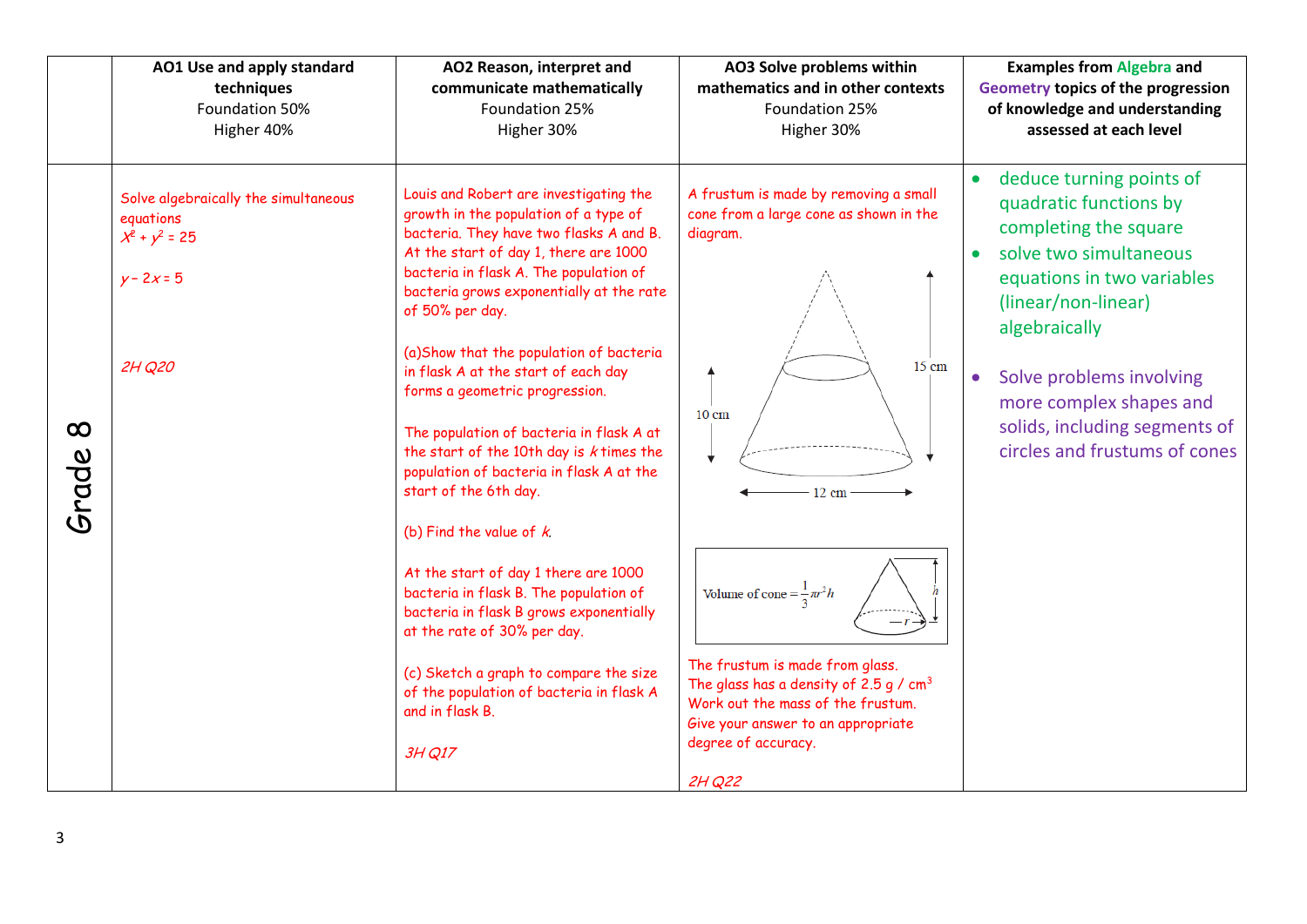|                                | AO1 Use and apply standard                                                                     | AO2 Reason, interpret and                                                                                                                                                                                                                   | AO3 Solve problems within                                                                                                                                                                                                                                                                                                                                                                                                                                                                                                                                                                                                                                                                                                                                                                                                                                                                                                                                                                                 | <b>Examples from Algebra and</b>                                                                                                                                                         |
|--------------------------------|------------------------------------------------------------------------------------------------|---------------------------------------------------------------------------------------------------------------------------------------------------------------------------------------------------------------------------------------------|-----------------------------------------------------------------------------------------------------------------------------------------------------------------------------------------------------------------------------------------------------------------------------------------------------------------------------------------------------------------------------------------------------------------------------------------------------------------------------------------------------------------------------------------------------------------------------------------------------------------------------------------------------------------------------------------------------------------------------------------------------------------------------------------------------------------------------------------------------------------------------------------------------------------------------------------------------------------------------------------------------------|------------------------------------------------------------------------------------------------------------------------------------------------------------------------------------------|
|                                | techniques                                                                                     | communicate mathematically                                                                                                                                                                                                                  | mathematics and in other contexts                                                                                                                                                                                                                                                                                                                                                                                                                                                                                                                                                                                                                                                                                                                                                                                                                                                                                                                                                                         | Geometry topics of the progression                                                                                                                                                       |
|                                | Foundation 50%                                                                                 | Foundation 25%                                                                                                                                                                                                                              | Foundation 25%                                                                                                                                                                                                                                                                                                                                                                                                                                                                                                                                                                                                                                                                                                                                                                                                                                                                                                                                                                                            | of knowledge and understanding                                                                                                                                                           |
|                                | Higher 40%                                                                                     | Higher 30%                                                                                                                                                                                                                                  | Higher 30%                                                                                                                                                                                                                                                                                                                                                                                                                                                                                                                                                                                                                                                                                                                                                                                                                                                                                                                                                                                                | assessed at each level                                                                                                                                                                   |
| $\blacktriangleright$<br>Grade | Solve $x^2 - 5x + 3 = 0$<br>Give your solutions correct to 3<br>significant figures.<br>2H Q11 | Solid A and solid B are mathematically<br>similar.<br>The ratio of the surface area of solid A<br>to the surface area of solid B is 4:9<br>The volume of solid B is 405 cm3.<br>Show that the volume of solid A is 120<br>$cm3$ .<br>1H Q18 | Here is a board for a game.<br>$\leftarrow$ Left<br>$Right \rightarrow$<br>$W_{11}$<br>$-2$<br>Win<br>$-1$<br>Start<br>$\mathbf{1}$<br>$\overline{2}$<br>Jim begins with a counter on Start.<br>He rolls a fair dice.<br>He moves his counter one square to the<br>right when the dice lands on 1 or on 2 or<br>on $3$ or on $4$ .<br>Otherwise he moves his counter one<br>square to the left.<br>Jim rolls the dice twice and moves his<br>counter twice.<br>(a) Work out the probability that his<br>counter will then be on the square with 2<br>on it<br>Jim puts the counter back on the Start<br>square.<br>He rolls the dice 3 times and moves his<br>counter three times.<br>(b) Work out the probability that his<br>counter will then be on the square with -<br>$1$ on it.<br>Jim wins the game when his counter<br>lands on a square with Win on it.<br>Jim says:<br>"I cannot win in an even number of<br>throws of the dice."<br>$(c)$ Explain whether or not Jim is<br>correct.<br>1H Q14 | solve quadratic equations by<br>using the quadratic formula<br>know and apply Area = $\frac{1}{2}$ ab<br>$\bullet$<br>sin C to calculate the area,<br>sides or angles of any<br>triangle |

4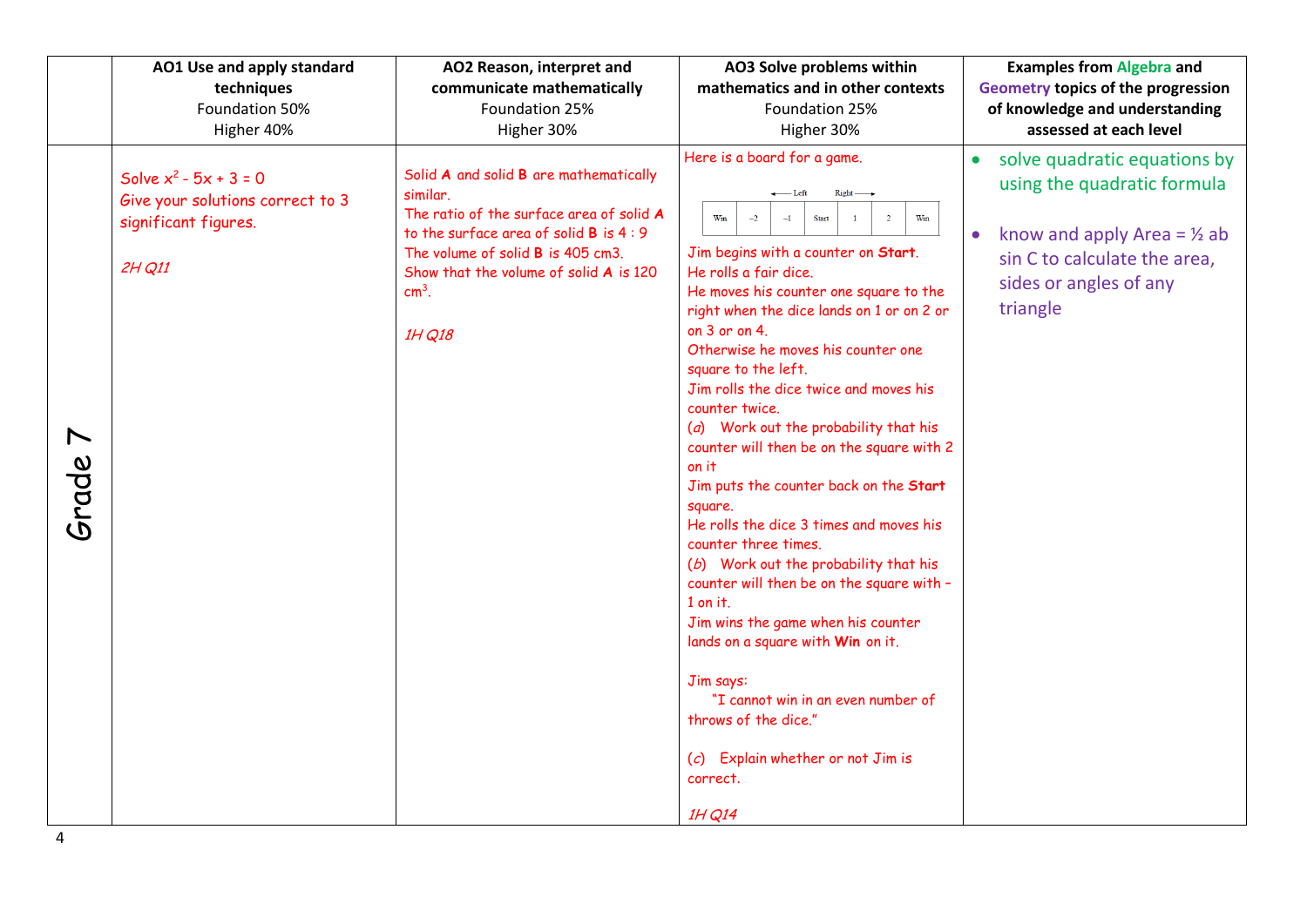|                      | AO1 Use and apply standard                                                                                                                                                                                                                                                                                                                                                                                                                                                                                                                                                                                                                                                                                                                                      | AO2 Reason, interpret and                                                                                                                                                                                                                                                                                                     | AO3 Solve problems within                                                                                                                                                                                                                                      | <b>Examples from Algebra and</b>                                                                                                                                        |
|----------------------|-----------------------------------------------------------------------------------------------------------------------------------------------------------------------------------------------------------------------------------------------------------------------------------------------------------------------------------------------------------------------------------------------------------------------------------------------------------------------------------------------------------------------------------------------------------------------------------------------------------------------------------------------------------------------------------------------------------------------------------------------------------------|-------------------------------------------------------------------------------------------------------------------------------------------------------------------------------------------------------------------------------------------------------------------------------------------------------------------------------|----------------------------------------------------------------------------------------------------------------------------------------------------------------------------------------------------------------------------------------------------------------|-------------------------------------------------------------------------------------------------------------------------------------------------------------------------|
|                      | techniques                                                                                                                                                                                                                                                                                                                                                                                                                                                                                                                                                                                                                                                                                                                                                      | communicate mathematically                                                                                                                                                                                                                                                                                                    | mathematics and in other contexts                                                                                                                                                                                                                              | Geometry topics of the progression                                                                                                                                      |
|                      | Foundation 50%                                                                                                                                                                                                                                                                                                                                                                                                                                                                                                                                                                                                                                                                                                                                                  | Foundation 25%                                                                                                                                                                                                                                                                                                                | Foundation 25%                                                                                                                                                                                                                                                 | of knowledge and understanding                                                                                                                                          |
|                      | Higher 40%                                                                                                                                                                                                                                                                                                                                                                                                                                                                                                                                                                                                                                                                                                                                                      | Higher 30%                                                                                                                                                                                                                                                                                                                    | Higher 30%                                                                                                                                                                                                                                                     | assessed at each level                                                                                                                                                  |
| $\mathbf O$<br>Grade | There are 80 students at a language<br>school.<br>All 80 students speak at least one<br>language from French, German and<br>Spanish.<br>9 of the students speak French, German<br>and Spanish.<br>19 of the students speak French and<br>German.<br>28 of the students speak French and<br>Spanish.<br>17 of the students speak Spanish and<br>German.<br>45 students speak French.<br>50 students speak Spanish.<br>(a) Draw a Venn diagram to show this<br>information.<br>One of the 80 students is selected at<br>random.<br>(b) Find the probability that this<br>student speaks German but not Spanish.<br>Given that the student speaks German,<br>$(c)$ Find the probability that this<br>student also speaks French.<br>H <sub>2</sub> Q <sub>11</sub> | S<br>$\overline{O}$<br>$32^{\circ}$<br>$\overline{T}$<br>S and Tare points on the circumference<br>of a circle, centre O.<br>PT is a tangent to the circle.<br>SOP is a straight line.<br>Angle OPT=32°<br>Work out the size of the angle marked<br>X.<br>You must give a reason for each stage of<br>your working.<br>2H Q11 | One uranium atom has a mass of 3.95 x<br>$10^{-22}$ grams.<br>(a) Work out an estimate for the number<br>of uranium atoms in 1 kg of uranium.<br>(b) Is your answer to (a) an<br>underestimate or an overestimate?<br>Give a reason for your answer.<br>1H Q11 | Solve linear equations in one<br>$\bullet$<br>unknown with fractional<br>coefficients<br>Solve problems including<br>$\bullet$<br>examples of solids in<br>everyday use |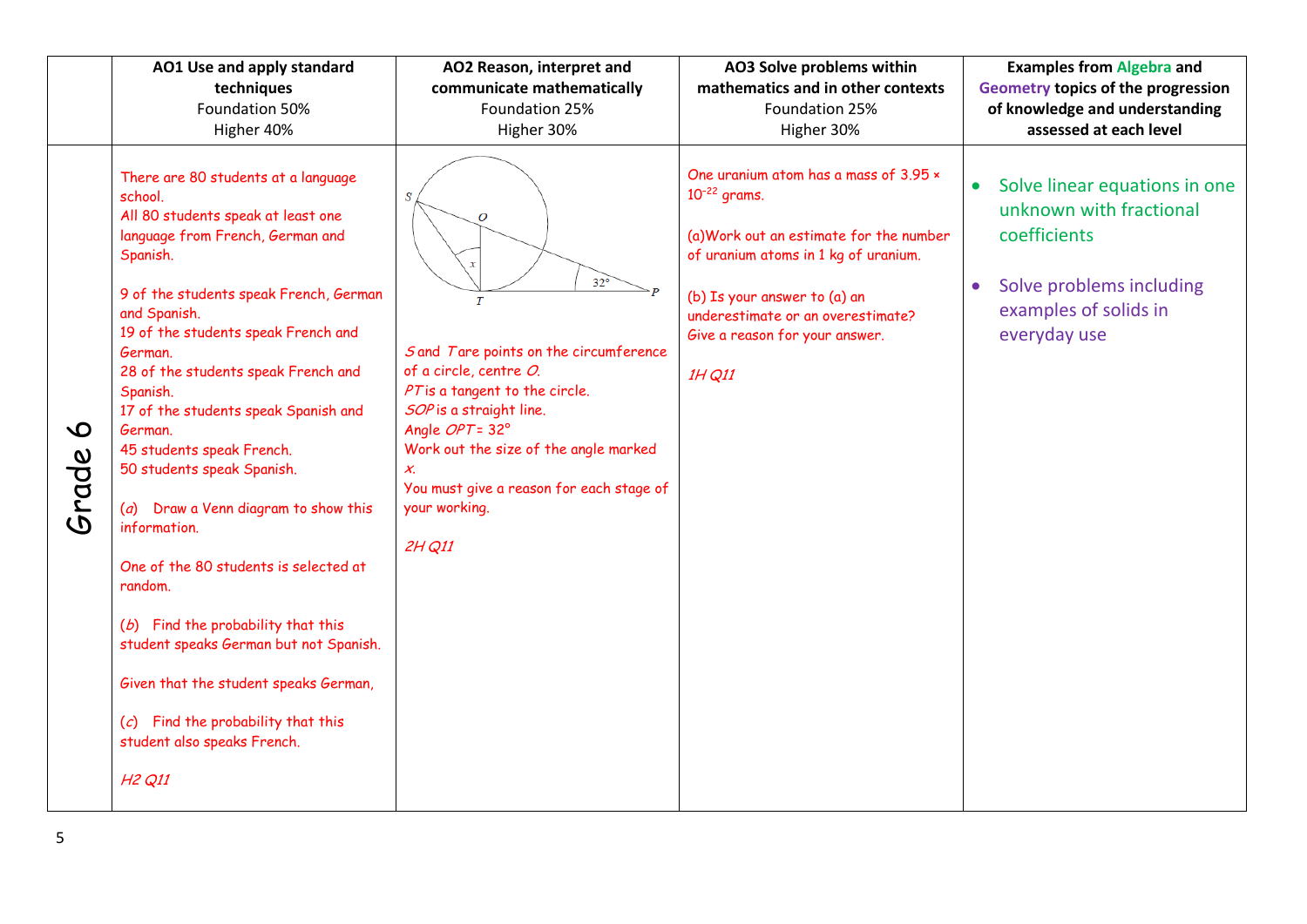|                      | AO2 Reason, interpret and<br>AO1 Use and apply standard<br>communicate mathematically<br>techniques<br>Foundation 50%<br>Foundation 25%<br>Higher 40%<br>Higher 30%                                              |                                                                                                                                                                                                                                                                                                                                  | AO3 Solve problems within<br>mathematics and in other contexts<br>Foundation 25%<br>Higher 30%                                                                                                                                                                             | <b>Examples from Algebra and</b><br><b>Geometry topics of the progression</b><br>of knowledge and understanding<br>assessed at each level                                                                                                                                                                                            |
|----------------------|------------------------------------------------------------------------------------------------------------------------------------------------------------------------------------------------------------------|----------------------------------------------------------------------------------------------------------------------------------------------------------------------------------------------------------------------------------------------------------------------------------------------------------------------------------|----------------------------------------------------------------------------------------------------------------------------------------------------------------------------------------------------------------------------------------------------------------------------|--------------------------------------------------------------------------------------------------------------------------------------------------------------------------------------------------------------------------------------------------------------------------------------------------------------------------------------|
| $\mathbf D$<br>Srade | perform routine single- and<br>$\bullet$<br>multi-step procedures<br>effectively by recalling,<br>applying and interpreting<br>notation, terminology, facts,<br>definitions and formulae                         | interpret and communicate<br>information effectively<br>make deductions,<br>inferences and draw<br>conclusions<br>construct chains of<br>reasoning, including<br>arguments<br>evaluate methods and<br>results                                                                                                                    | generate strategies to solve<br>mathematical and non-<br>mathematical problems by<br>translating them into<br>mathematical processes,<br>realising connections<br>between different parts of<br>mathematics<br>interpret results in the<br>context of the given<br>problem |                                                                                                                                                                                                                                                                                                                                      |
| $\mathbf D$<br>Grade | The diagram shows a sector of a circle<br>of radius 7 cm.<br>$7 \text{ cm}$<br>$40^\circ$<br>$7 \text{ cm}$<br>Work out the length of arc AB.<br>Give your answer correct to 3<br>significant figures.<br>1H Q17 | In a shop, all normal prices are reduced<br>by 20% to give the sale price.<br>The sale price of a TV set is then<br>reduced by 30%.<br>Mary says,<br>" $30 + 20 = 50$ , so this means that the<br>normal price of the TV set has been<br>reduced by 50%."<br>Is Mary right?<br>You must give a reason for your answer.<br>1H Q15 | Triangle PQR is similar to triangle PRS.<br>PSQ is a straight line<br>Angle PQR = angle PRS.<br>$PS = 2$ cm.<br>$PR = 5$ cm.<br>Work out the length of SQ.<br>3F Q18                                                                                                       | solve two simultaneous<br>equations in two variables<br>(linear/linear)<br>solve quadratic equations<br>$\bullet$<br>algebraically by factorising<br>surface area and volume of<br>$\bullet$<br>spheres, pyramids, cones<br>and composite solids<br>calculate arc lengths, angles<br>$\bullet$<br>and areas of sectors of<br>circles |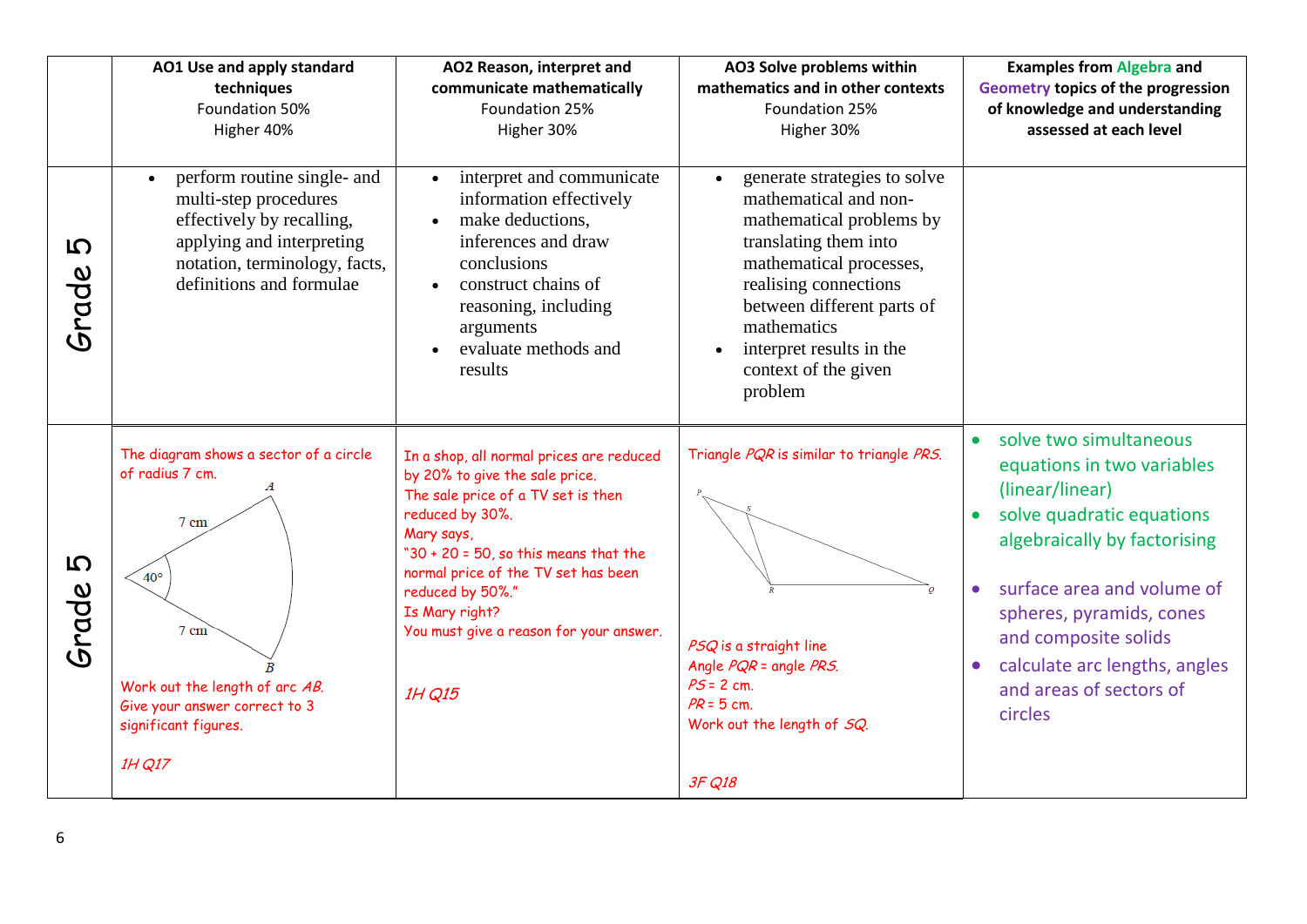|                                   | AO1 Use and apply standard<br>techniques<br>Foundation 50%<br>Higher 40% | AO2 Reason, interpret and<br>communicate mathematically<br>Foundation 25%<br>Higher 30%                                                                                                                                                                                                                                                                                                    | AO3 Solve problems within<br>mathematics and in other contexts<br>Foundation 25%<br>Higher 30%                                                                                                                                                                                                               | <b>Examples from Algebra and</b><br><b>Geometry topics of the progression</b><br>of knowledge and understanding<br>assessed at each level                                                                                                                                                                                                                                           |
|-----------------------------------|--------------------------------------------------------------------------|--------------------------------------------------------------------------------------------------------------------------------------------------------------------------------------------------------------------------------------------------------------------------------------------------------------------------------------------------------------------------------------------|--------------------------------------------------------------------------------------------------------------------------------------------------------------------------------------------------------------------------------------------------------------------------------------------------------------|-------------------------------------------------------------------------------------------------------------------------------------------------------------------------------------------------------------------------------------------------------------------------------------------------------------------------------------------------------------------------------------|
| $\overline{\mathcal{A}}$<br>Grade | Solve $4x + 5 = x + 26$<br>1F Q19 - not on higher                        | Here are the first six terms of a<br>Fibonacci sequence.<br>112358<br>The rule to continue a Fibonacci<br>sequence is, the next term in the<br>sequence is the sum of the two previous<br>terms.<br>(a) Find the 9th term of this sequence.<br>The first three terms of a different<br>Fibonacci sequence are<br>$ab$ a + b<br>(b) Show that the 6th term of this<br>sequence is $3a + 5b$ | In a company, the ratio of the number<br>of men to the number of women is 3 : 2<br>40% of the men are under the age of 25<br>10% of the women are under the age of<br>25<br>What percentage of all the people in the<br>company are under the age of 25?<br>1H Q5/1F Q25                                     | solve linear equations in one<br>unknown on both sides of<br>the equation algebraically<br>• construct plans and<br>elevations of 3D shapes                                                                                                                                                                                                                                         |
|                                   | Change 72 km/h into m/s.                                                 | 3H Q3/3F Q20<br>А                                                                                                                                                                                                                                                                                                                                                                          | Sam buys 20 boxes of oranges.<br>There are 25 oranges in each box.                                                                                                                                                                                                                                           | solve linear equations in one                                                                                                                                                                                                                                                                                                                                                       |
| $\boldsymbol{\infty}$<br>Grade    | 3F Q16                                                                   | 50°<br>В<br>$\sqrt{80^\circ}$<br>E<br>ABE and CBD are straight lines.<br>Show that triangle ABC is an isosceles<br>triangle.<br>Give a reason for each stage of your<br>working.<br>2F Q13                                                                                                                                                                                                 | Each box of oranges costs £7.<br>Sam sells 2/5 of the oranges he bought.<br>He sells each of these oranges for 40p.<br>He then sells all of the remaining<br>oranges at 3 oranges for 50p.<br>Did Sam make a profit or did Sam make<br>a loss?<br>You must show working to justify your<br>answer.<br>1F Q16 | unknown algebraically<br>know and apply formulae to<br>$\bullet$<br>calculate volume of cuboids<br>and other right prisms<br>(including cylinders)<br>know the formulae:<br>$\bullet$<br>circumference of a circle $=$<br>$2\pi r$ = $\pi d$ , area of a circle =<br>$\pi$ r2; calculate perimeters of<br>2D shapes, including circles;<br>areas of circles and<br>composite shapes |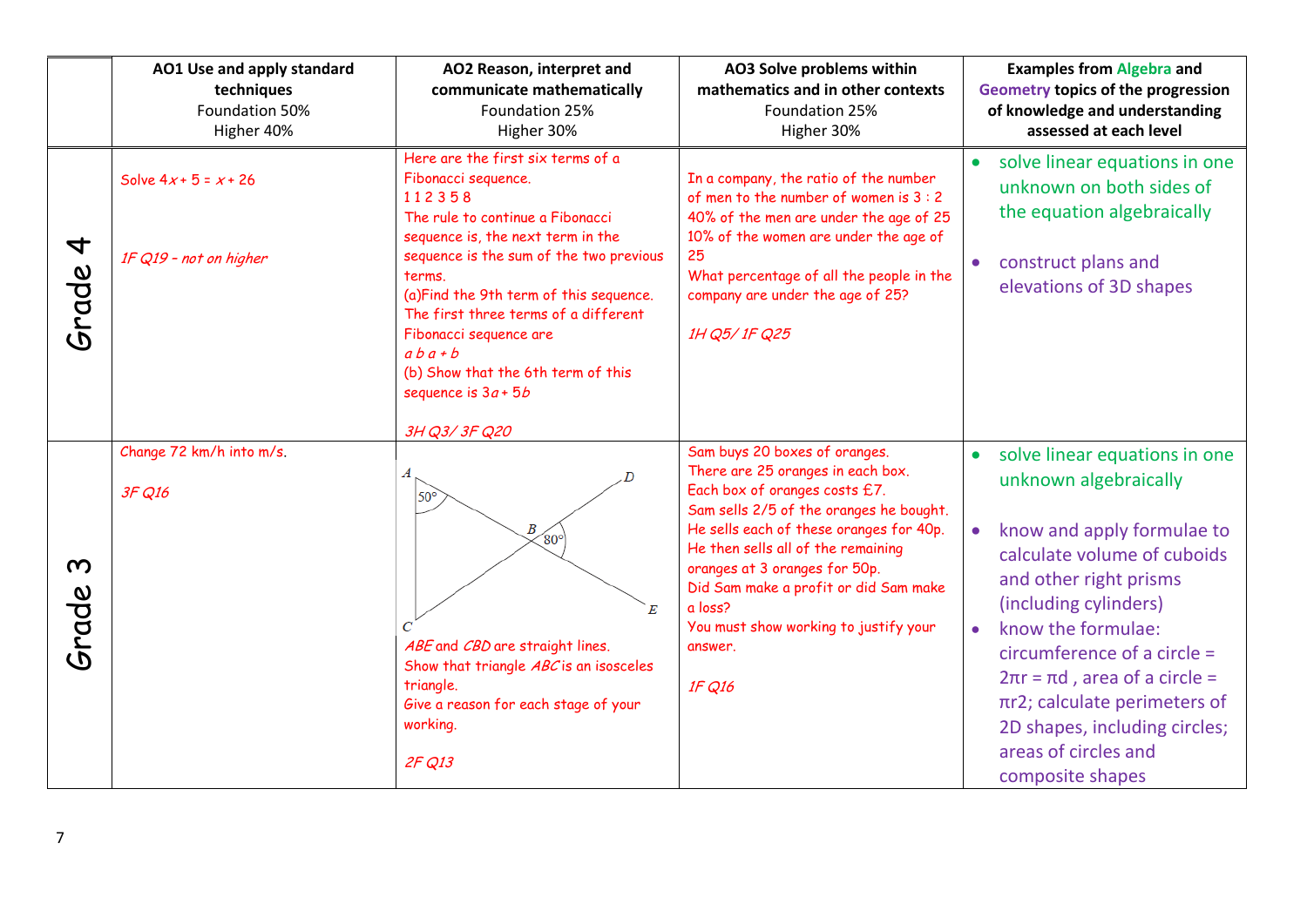|                                    | AO1 Use and apply standard<br>techniques<br>Foundation 50%<br>Higher 40%                                                                                                                                                                                                                                                                                                                                                                                                                                                                           | AO2 Reason, interpret and<br>communicate mathematically<br>Foundation 25%<br>Higher 30%                                                                                     | AO3 Solve problems within<br>mathematics and in other contexts<br>Foundation 25%<br>Higher 30%                                                                                                                                        | <b>Examples from Algebra and</b><br><b>Geometry topics of the progression</b><br>of knowledge and understanding<br>assessed at each level                                                                                                                                                                                                                                                                                                                                                                                                                                                 |
|------------------------------------|----------------------------------------------------------------------------------------------------------------------------------------------------------------------------------------------------------------------------------------------------------------------------------------------------------------------------------------------------------------------------------------------------------------------------------------------------------------------------------------------------------------------------------------------------|-----------------------------------------------------------------------------------------------------------------------------------------------------------------------------|---------------------------------------------------------------------------------------------------------------------------------------------------------------------------------------------------------------------------------------|-------------------------------------------------------------------------------------------------------------------------------------------------------------------------------------------------------------------------------------------------------------------------------------------------------------------------------------------------------------------------------------------------------------------------------------------------------------------------------------------------------------------------------------------------------------------------------------------|
| $\boldsymbol{\mathsf{N}}$<br>Grade | recall and use notation,<br>$\bullet$<br>terminology, facts and<br>definitions; perform routine<br>procedures, including some<br>multi-step procedures                                                                                                                                                                                                                                                                                                                                                                                             | interpret and communicate<br>basic information; make<br>deductions and use<br>reasoning to obtain results<br>provide basic evaluation of<br>$\bullet$<br>methods or results | solve problems by<br>$\bullet$<br>translating simple<br>mathematical and non-<br>mathematical problems into<br>mathematical processes<br>interpret results in the<br>context of the given<br>problem                                  |                                                                                                                                                                                                                                                                                                                                                                                                                                                                                                                                                                                           |
| $\boldsymbol{\mathsf{N}}$<br>Grade | There are only black pens and green<br>Adam says,<br>"When you multiply an even number by<br>pens in a box.<br>The ratio of the number of black pens in<br>an odd number the answer is always an<br>the box to the number of green pens in<br>odd number."<br>the box is $2:5$<br>(b)Write down an example to show Adam<br>is wrong.<br>Betty says,<br>What fraction of the pens are black?<br>"When you multiply two prime numbers<br>together the answer is always an odd<br>1F Q10<br>number."<br>(b) Betty is wrong.<br>Explain why.<br>2F Q11 |                                                                                                                                                                             | Jan writes down one multiple of 9<br>and two different factors of 40.<br>Jan adds together her three numbers.<br>Her answer is greater than 20 but less<br>than 30<br>Find three numbers that Jan could have<br>written down.<br>2FQ6 | use and interpret algebraic<br>manipulation, including:<br>$\triangleright$ ab in place of a $\times$ b<br>$\triangleright$ 3y in place of y + y + y<br>and $3 \times y$<br>$\triangleright$ a <sup>2</sup> in place of a $\times$ a, a <sup>3</sup> in<br>place of $a \times a \times a$ , $a^2b$ in<br>place of $a \times a \times b$<br>$\triangleright$ a/b in place of a $\div$ b<br>coefficients written as<br>fractions rather than as<br>decimals<br>$\blacktriangleright$<br>brackets<br>know and apply formulae to<br>calculate areas of triangles,<br>parallelograms, trapezia |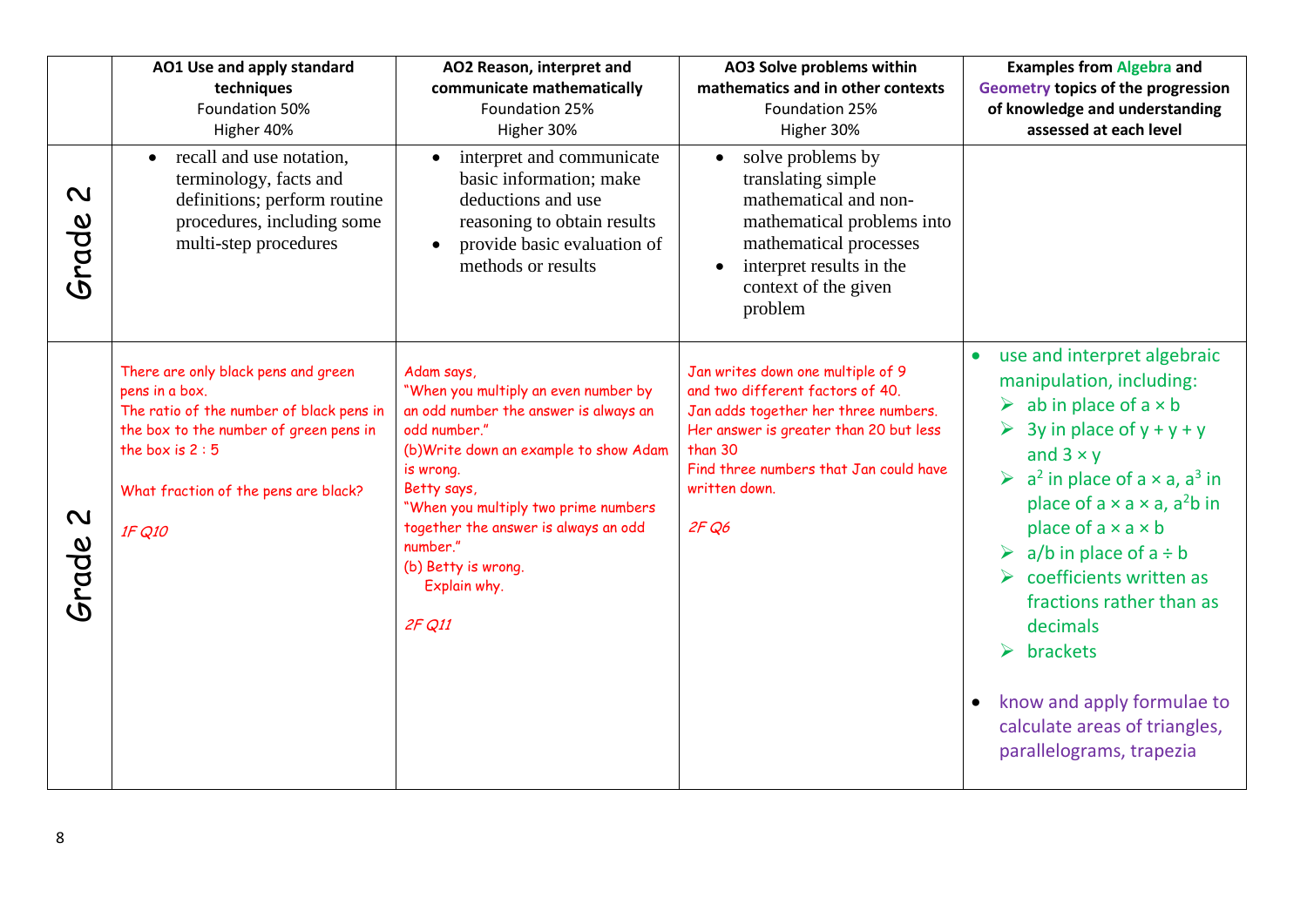|                                            | AO1 Use and apply standard<br>techniques<br>Foundation 50%                                                                                | AO2 Reason, interpret and<br>communicate mathematically<br>Foundation 25%                                                                                                                                                                                                                         | AO3 Solve problems within<br>mathematics and in other contexts<br>Foundation 25%                                                                                                                                                                               | <b>Examples from Algebra and</b><br>Geometry topics of the progression<br>of knowledge and understanding                                                                                                       |
|--------------------------------------------|-------------------------------------------------------------------------------------------------------------------------------------------|---------------------------------------------------------------------------------------------------------------------------------------------------------------------------------------------------------------------------------------------------------------------------------------------------|----------------------------------------------------------------------------------------------------------------------------------------------------------------------------------------------------------------------------------------------------------------|----------------------------------------------------------------------------------------------------------------------------------------------------------------------------------------------------------------|
|                                            | Higher 40%                                                                                                                                | Higher 30%                                                                                                                                                                                                                                                                                        | Higher 30%                                                                                                                                                                                                                                                     | assessed at each level                                                                                                                                                                                         |
| $\sigma$<br>$\blacktriangleright$<br>Srade | 1 yard is 36 inches.<br>10 cm is an approximation for 4 inches.<br>Work out an approximation for the<br>number of cm in 2 yards.<br>3F Q8 | Here is a number machine.<br>- output<br>input<br>$\times$ 3<br>(a) Work out the output when the input<br>is <sub>4</sub><br>(b) Work out the input when the output<br>is 11<br>(c) Show that there is a value of the<br>input for which the input and the output<br>have the same value.<br>3FQ7 | There are 6760 people at a rugby<br>match.<br>3879 of the people are men.<br>1241 of the people are women.<br>$\frac{1}{4}$ of the children are girls.<br>Work out how many boys are at the<br>rugby match.<br>3FQ3                                            | understand and use the<br>concepts and vocabulary of<br>expressions, equations,<br>formulae, inequalities, terms<br>and factors<br>Calculate the area of simple<br>$\bullet$<br>shapes made from<br>rectangles |
| م<br>س<br>Grade                            | Write the following numbers in order of<br>size. Start with the smallest number.<br>$0.1$ 0.16<br>0.61<br>0.106<br>1FQ1                   | Write down the value of the 3 in the<br>number 4376<br>2FQ1                                                                                                                                                                                                                                       | (a) Complete the following sentences.<br>(ii) A  is a straight line<br>from the centre of a circle to its<br>circumference.<br>108°<br>$62^\circ$<br>$\mathbf x$<br>$110^{\circ}$<br>(b)<br>Explain clearly why angle $x$ cannot be a<br>right angle.<br>3F Q2 | Know and use the order of<br>$\bullet$<br>operations<br>Find the perimeter of a<br>$\bullet$<br>square/rectangle by<br>counting                                                                                |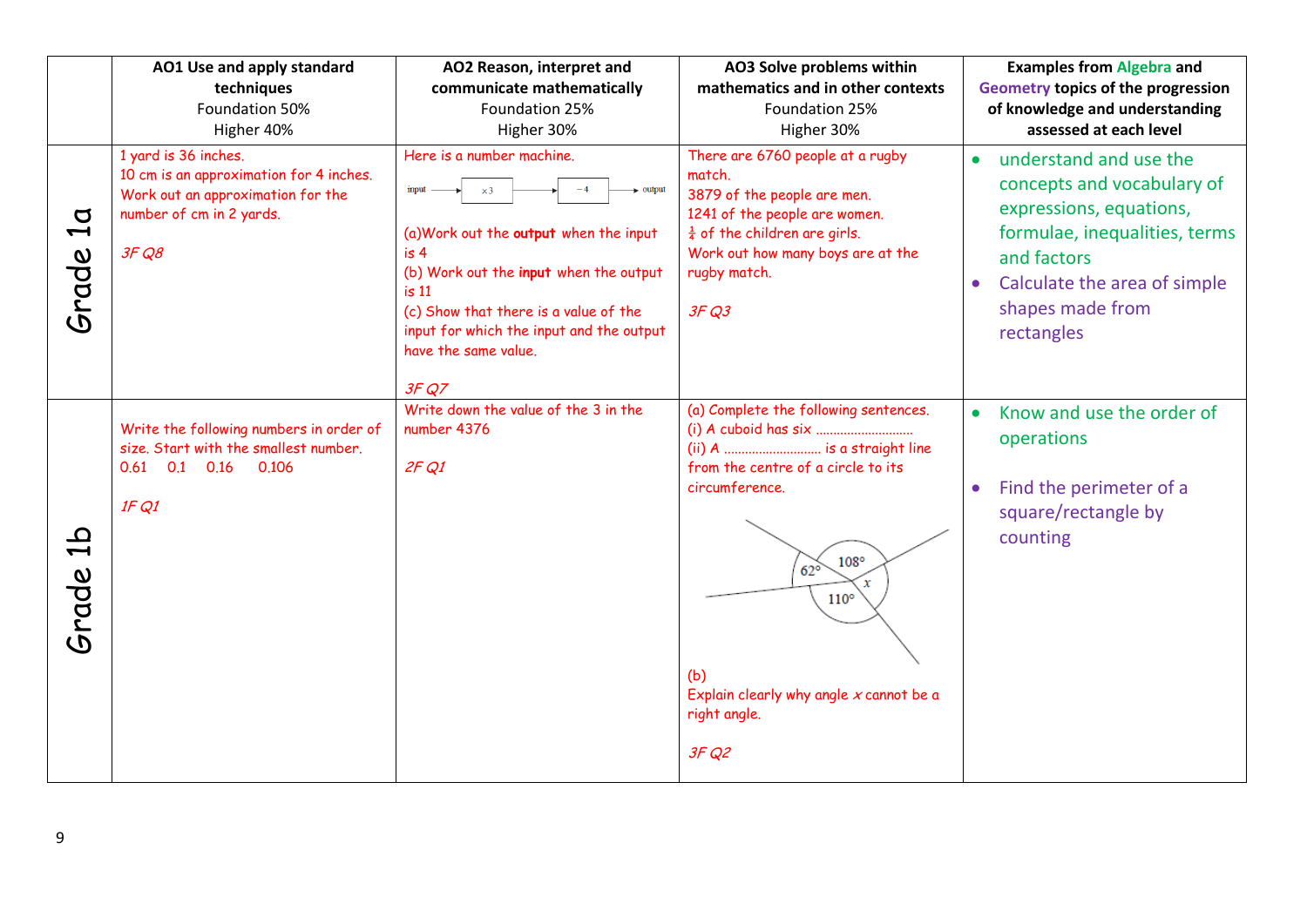|                                    | AO1 Use and apply standard<br>techniques<br>Foundation 50%<br>Higher 40%                                                                      | AO2 Reason, interpret and<br>communicate mathematically<br>Foundation 25%<br>Higher 30% | AO3 Solve problems within<br>mathematics and in other contexts<br><b>Foundation 25%</b><br>Higher 30%    | <b>Examples from Algebra and</b><br>Geometry topics of the progression<br>of knowledge and understanding<br>assessed at each level                                          |
|------------------------------------|-----------------------------------------------------------------------------------------------------------------------------------------------|-----------------------------------------------------------------------------------------|----------------------------------------------------------------------------------------------------------|-----------------------------------------------------------------------------------------------------------------------------------------------------------------------------|
| $\overline{\mathfrak{c}}$<br>Srade | Starting to show evidence of being able<br>Write down the 20th odd number.<br>to reason, interpret and communicate<br>mathematically<br>1F Q2 |                                                                                         | Starting to show evidence of being able<br>to solve problems within mathematics<br>and in other contexts | Describe simple functions<br>in words (e.g. add 3,<br>multiply by 6, subtract 4)<br>Understand and measure<br>$\bullet$<br>perimeters of rectangles<br>and regular polygons |
|                                    | Students are working towards achieving 1c                                                                                                     |                                                                                         |                                                                                                          |                                                                                                                                                                             |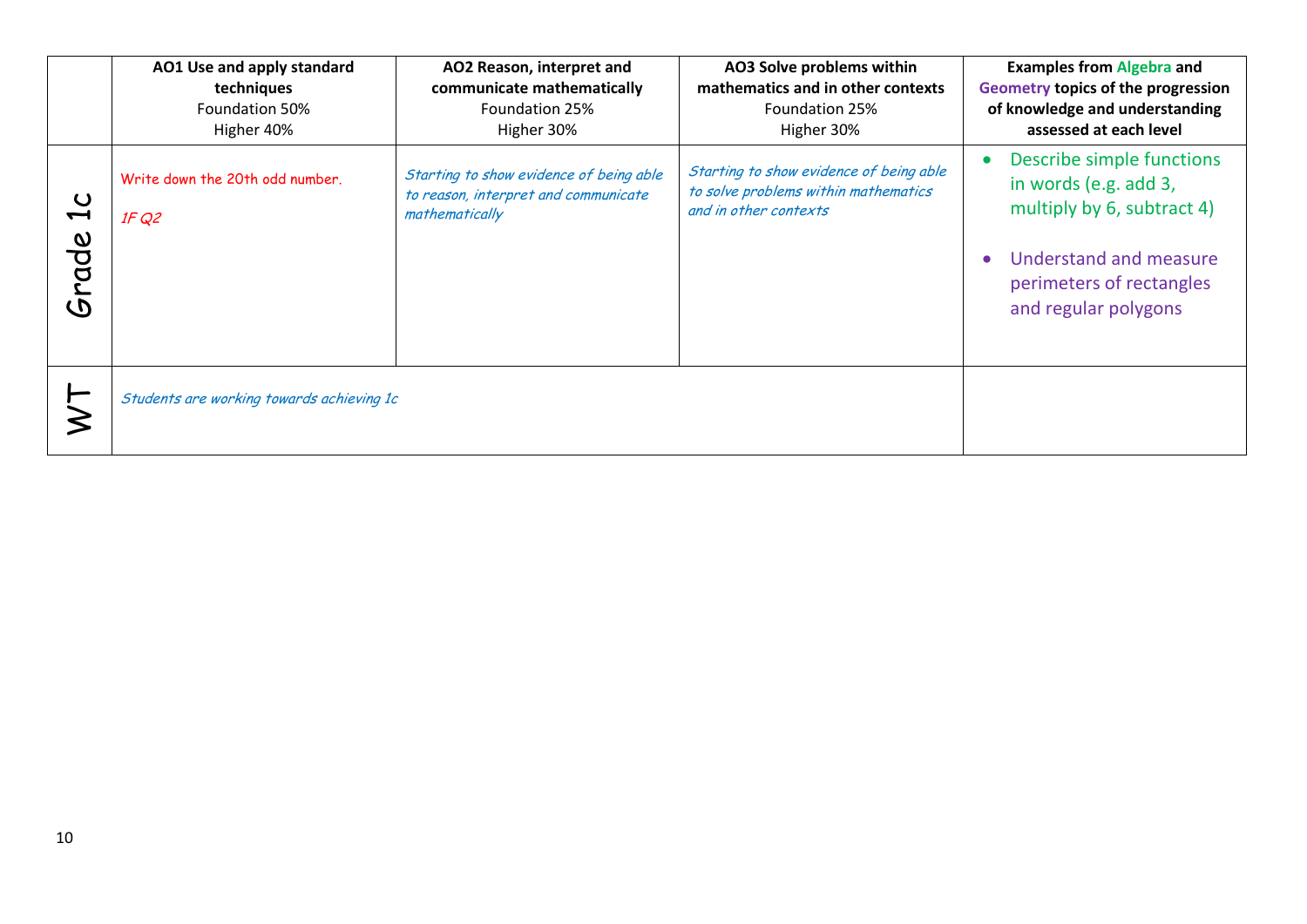## Assessment

## Test Scores:

This data will be subject to change as results are standardised for each cohort.

New tables will be included as National Scores are validated.

Year 7 Baseline Tests (September 2016)

| <b>Baseline Test Grades</b> |    |  |  |  |  |  |
|-----------------------------|----|--|--|--|--|--|
| Grade                       | ℅  |  |  |  |  |  |
| 3c                          | 80 |  |  |  |  |  |
| 2a                          | 75 |  |  |  |  |  |
| 2 <sub>b</sub>              | 65 |  |  |  |  |  |
| 2c                          | 55 |  |  |  |  |  |
| 1 <sub>a</sub>              | 40 |  |  |  |  |  |
| 1 <sub>b</sub>              | 25 |  |  |  |  |  |
| 1 <sub>c</sub>              | 15 |  |  |  |  |  |
|                             | ∩  |  |  |  |  |  |